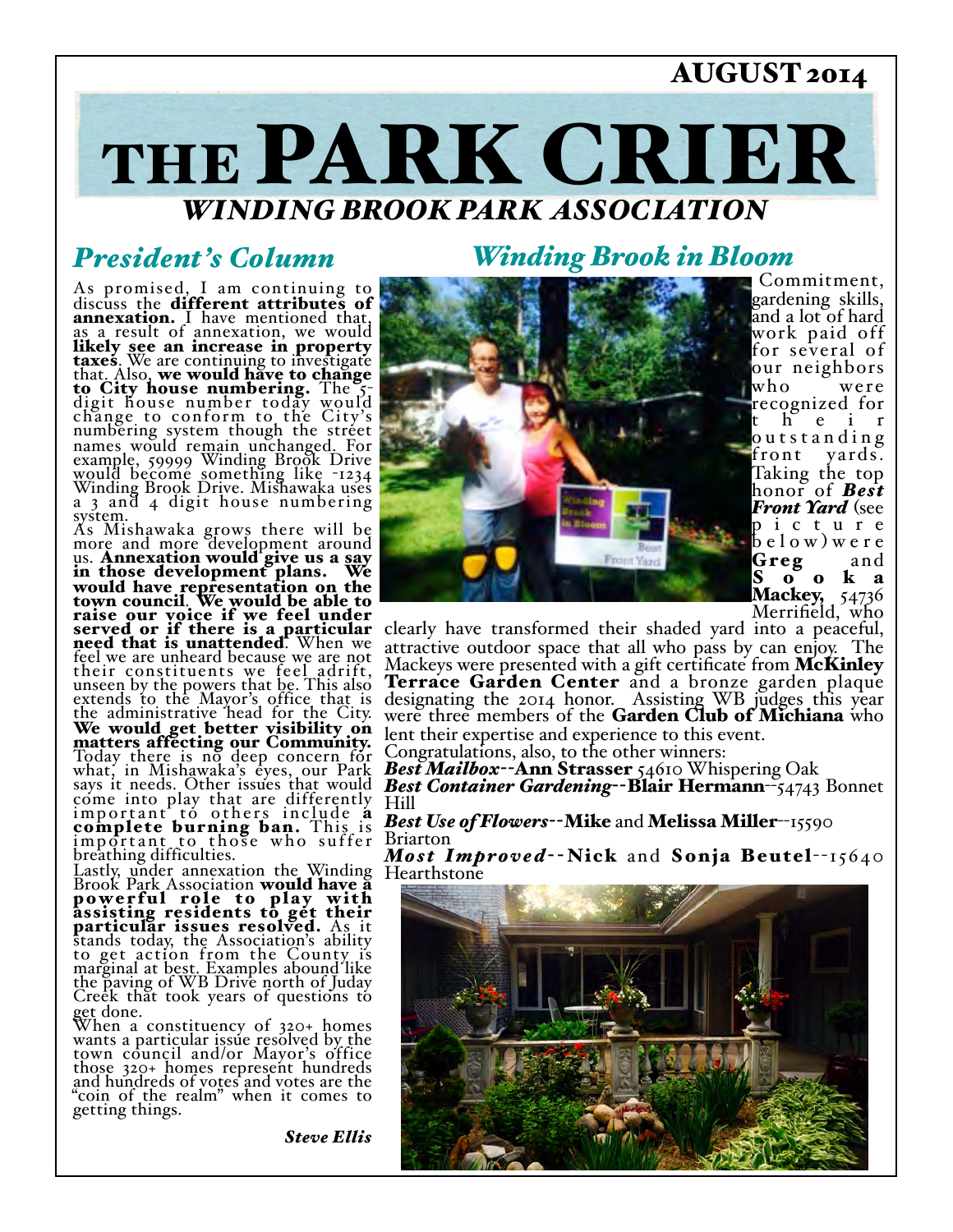

#### WBPA BOARD MEMBER

Years on Board: Just joined!

**Family:** Husband, Andy, who is a former WBPA Board member; 1 married daughter who married a former WB resident!

Lived in WB: for 13 years on Hearthstone Drive

**Occupation:** Vice President, Lake City Bank

On the Board: to help WB continue to live up to the high standards set in its early years

Enjoys: spending time with family, working in the yard, shopping with her daughter, thinking about retirement with Andy in a few years.

# **WBPA Board**

*Steve Ellis, President Scott Kachmarik, Vice President Jane Mason, Secretary Bill Bagatini, Treasurer Laurel Eslinger, Crier Editor*

**Mike Babcock-Lori Benjamin-Brian Coffman-Lauren Dunbar-Tammy Emery-Chris Peregrine-Kathy Smith**

*Alert System*

Have you signed up?

By text message: text WBRESIDENT to 84483 to receive future text alerts.

By email: enter your email address at the following link:

https://www.rainedout.net/ [team\\_page.php?a=a4a3c621564fe250c152](https://www.rainedout.net/team_page.php?a=a4a3c621564fe250c152)

After you enter your email address, agree to terms of service and then you are finished. Ignore the section that asks for a Private Key.

You will receive alerts by email after you are signed up.

If you feel something is worthy of sending out via the alert system, please contact any Board member who will determine if that is the appropriate way to get your message out to the residents. If you are signed up, you received a text or email on May 24 regarding a missing cat. Hope you will take advantage of this important communication system.

### **\*\***The next **WBPA Board\*\* Meeting**

Wednesday, **September 17** 7:00pm

Honkers Restaurant

### **\*Ken Prince, City Planner\* City of Mishawaka**

will be present to discuss the **facts** regarding possible **annexation** and answer general questions.

**All residents are encouraged to attend!**

### **Winding Brook** *inding Brook Winding Brook*<br>*Alert System in Bloom Recap*

### Best Front Yard

- 1. Mackey - 5 4 7 3 6 Merrifield
- 2. Koziatek--54701 Winding Brook
- 3. Grover--15645 Springmill
- 4. Tapper--54728 Little Flower
- 5 . Ve r s l y p e - 1 5 6 1 0 **Hearthstone**

#### Best Use of Flowers

- 1. Miller, M. - 15590 Briarton
- 2. Buhr--15311 Fox Run
- 3. Grover - 1 5 6 4 5 **Springmill**
- 4.Ve r s l y p e - 1 5 6 1 0 **Hearthstone**
- 5. Spahic--54741 Winding Brook

### Best Container **Gardening**

1. Hermann--54743 Bonnet Hill 2 . Ve r s l y p e - - 1 5 6 1 0 **Hearthstone** 3. Holt--15355 Old Bedford 4.Sellers--15456 Old Bedford 5.Firth--15797 Branch Water

### Best Mailbox

1.Strasser - - 5 4 6 1 0 Whispering Oak 2.Imamovic--54752 Windng Brook 3.Williamson- -5 4 5 8 9 Whispering Oak 4.Sellers--15456 Old Bedford 5. Culp--15676 Luminaire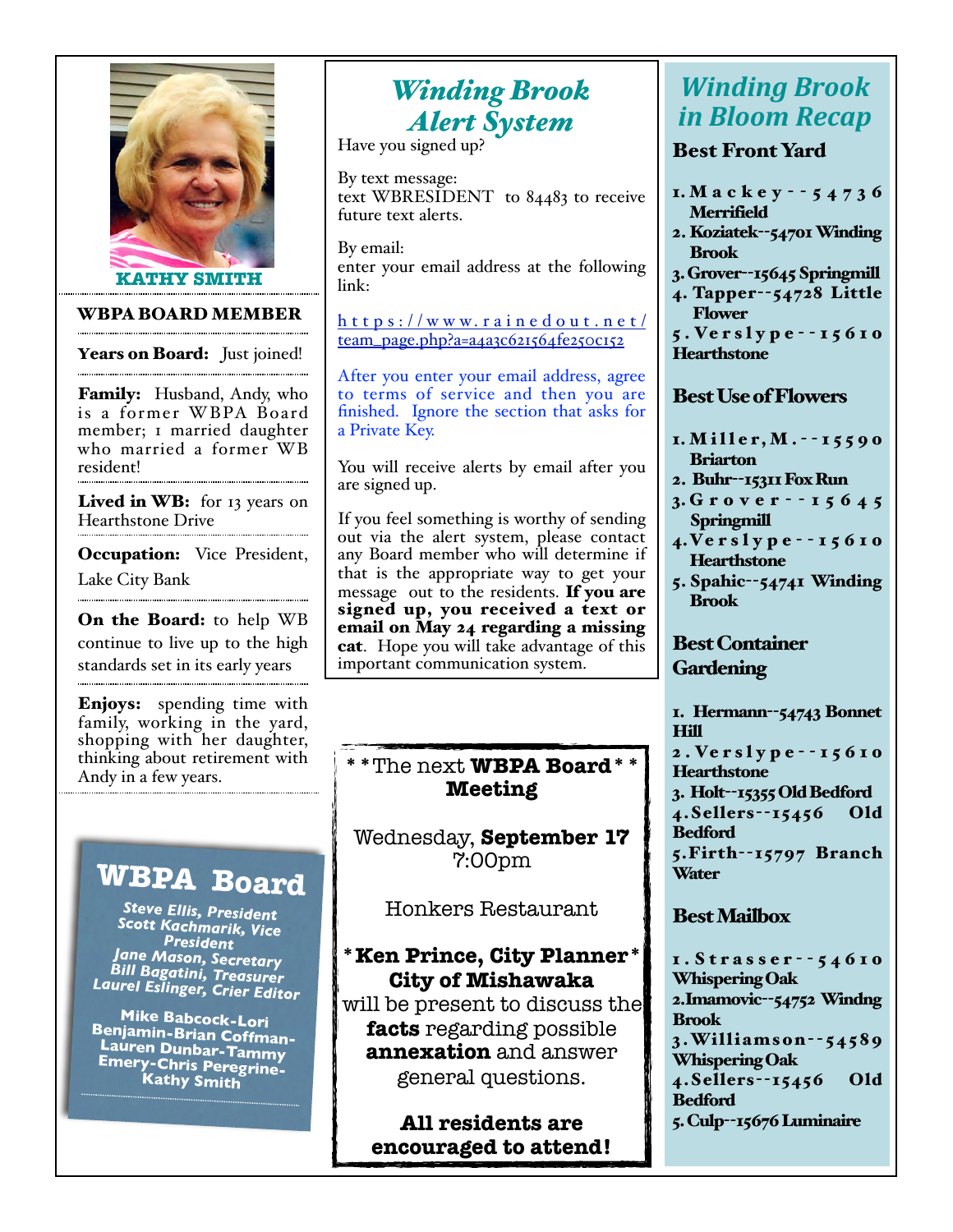



# **AROUND THE PARK**

### *Updated Dues List*

The following residents have been added to the Paid column!

Ahmed Bradford Brummitt **Carnick Mathews** Muhlherr **Saavedra** Schroeder **Shead** Smith Stephens White Whitmer

Thank you for supporting<br>your neighborhood! Your<br>dues pay for this newsletter,<br>Winding Brook in Bloom,<br>childrenance, insurance,<br>maintenance, insurance,<br>security company, etc., etc.

### *Signs*

Have you noticed that the signs around WB have been painted and repaired. The person who did all the work wishes to remain anonymous and that will be respected. However, to that person, a huge THANK YOU for all the hard work to make our neighborhood look tip top.

### Welcome!

New to 15620 Hearthstone are<br>Lowell and Marilyn Gulley Lowell and Marilyn Gulley<br>and their daughter, Rhonda Perry. Lowell is a retired sheetmetal worker and Rhonda is Vice President of Sales for Mossberg Printing Company. During the winter, Lowell and Marilyn winter in Arizona where other children reside.





From top: Ann Strasser Blair Hermann View of Mackey's Front Yard Mike and Melissa Miller

Right: Sonja and Nick Beutel and the before and after!